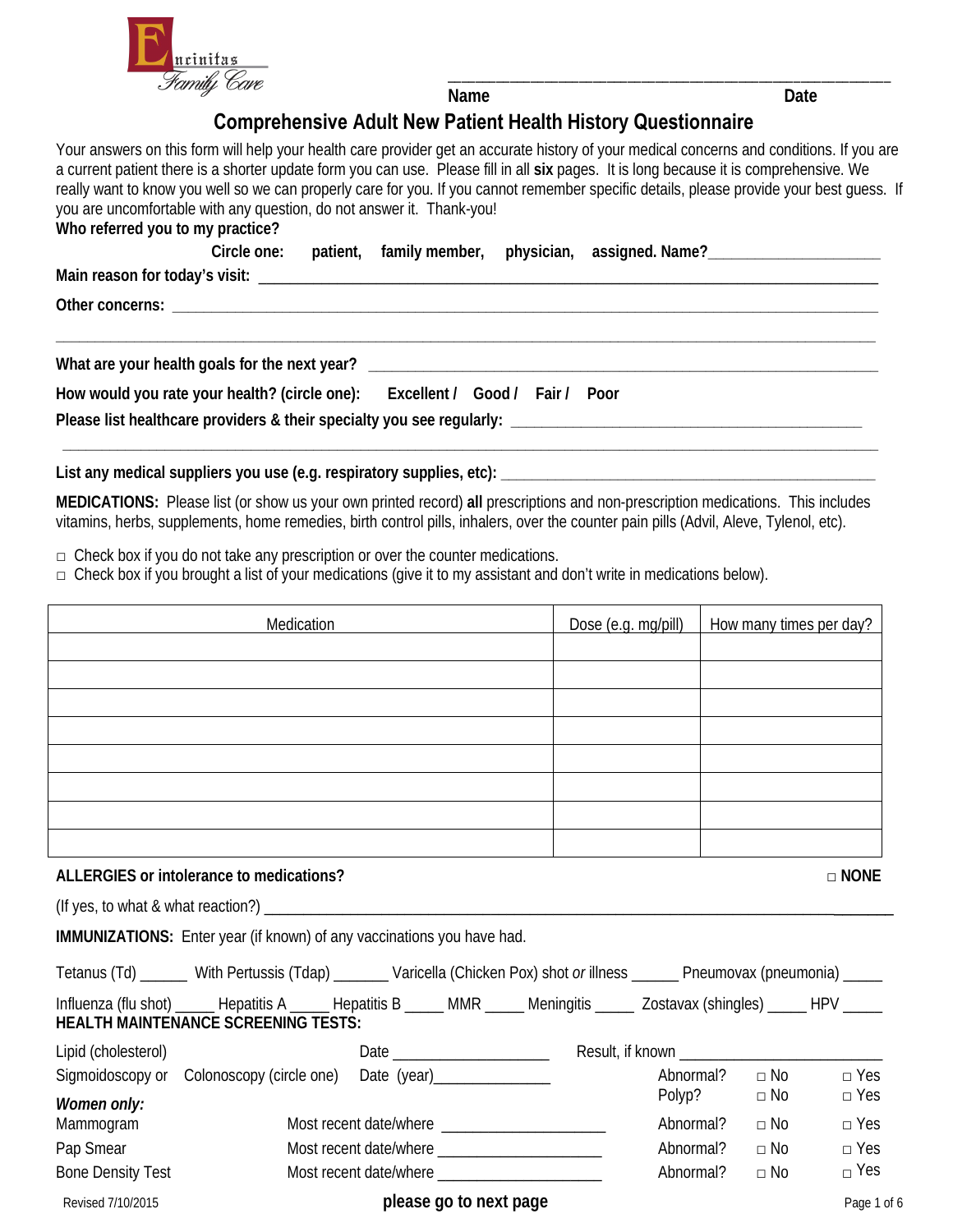#### **PERSONAL MEDICAL HISTORY**: Do you have now or have you had (past) any of the following conditions?

| Condition                                       | Now | Past | <b>Comments</b> |
|-------------------------------------------------|-----|------|-----------------|
| Alcohol / Drug abuse                            |     |      |                 |
| Allergy (Hay Fever)                             |     |      |                 |
| Anemia                                          |     |      |                 |
| Anxiety                                         |     |      |                 |
| Arthritis (Rheumatoid)                          |     |      |                 |
| Arthritis (Osteoarthritis)                      |     |      |                 |
| Asthma                                          |     |      |                 |
| <b>Bladder / Kidney Problems</b>                |     |      |                 |
| Blood Clot (leg)                                |     |      |                 |
| Blood Clot (lung)                               |     |      |                 |
| <b>Blood Transfusion</b>                        |     |      |                 |
| Breast Lump (benign)                            |     |      |                 |
| <b>Cancer Breast</b>                            |     |      |                 |
| Cancer Colon                                    |     |      |                 |
|                                                 |     |      |                 |
| Cancer Other Type<br><b>Cancer Ovarian</b>      |     |      |                 |
|                                                 |     |      |                 |
| <b>Cancer Prostate</b>                          |     |      |                 |
| Cataracts                                       |     |      |                 |
| Chicken Pox                                     |     |      |                 |
| Colon Polyp                                     |     |      |                 |
| Coronary Artery Disease                         |     |      |                 |
| Depression                                      |     |      |                 |
| Diabetes (adult onset)                          |     |      |                 |
| Diabetes (childhood onset)                      |     |      |                 |
| <b>Diverticulosis</b>                           |     |      |                 |
| Emphysema (COPD)                                |     |      |                 |
| Fractures (broken bones)                        |     |      | Where?          |
| Gallbladder Disease                             |     |      |                 |
| Gastroesophageal Reflux (Heartburn/GERD)        |     |      |                 |
| Glaucoma                                        |     |      |                 |
| Gout                                            |     |      |                 |
| <b>Gynecological Conditions (Endometriosis)</b> |     |      |                 |
| <b>Gynecological Conditions (Fibroids)</b>      |     |      |                 |
| <b>Gynecological Conditions (Other)</b>         |     |      |                 |
| <b>Heart Attack</b>                             |     |      |                 |
| Hepatitis - Type A                              |     |      |                 |
| Hepatitis - Type B                              |     |      |                 |
| Hepatitis - Type C                              |     |      |                 |
| Hepatitis - Other                               |     |      |                 |
| <b>High Blood Pressure</b>                      |     |      |                 |
| <b>High Cholesterol</b>                         |     |      |                 |
| <b>Hip Fracture</b>                             |     |      |                 |
| Irritable Bowel Syndrome                        |     |      |                 |
| Kidney Disease / Failure                        |     |      |                 |
| <b>Kidney Stones</b>                            |     |      |                 |
| Liver Disease                                   |     |      |                 |
| Migraine Headaches                              |     |      |                 |
| Osteoporosis                                    |     |      |                 |
| Pneumonia                                       |     |      |                 |
|                                                 |     |      |                 |
| Prostate (enlargement)                          |     |      |                 |
| Prostate (nodules)                              |     |      |                 |
| Seizure / Epilepsy                              |     |      |                 |
| Skin Condition (Eczema)                         |     |      |                 |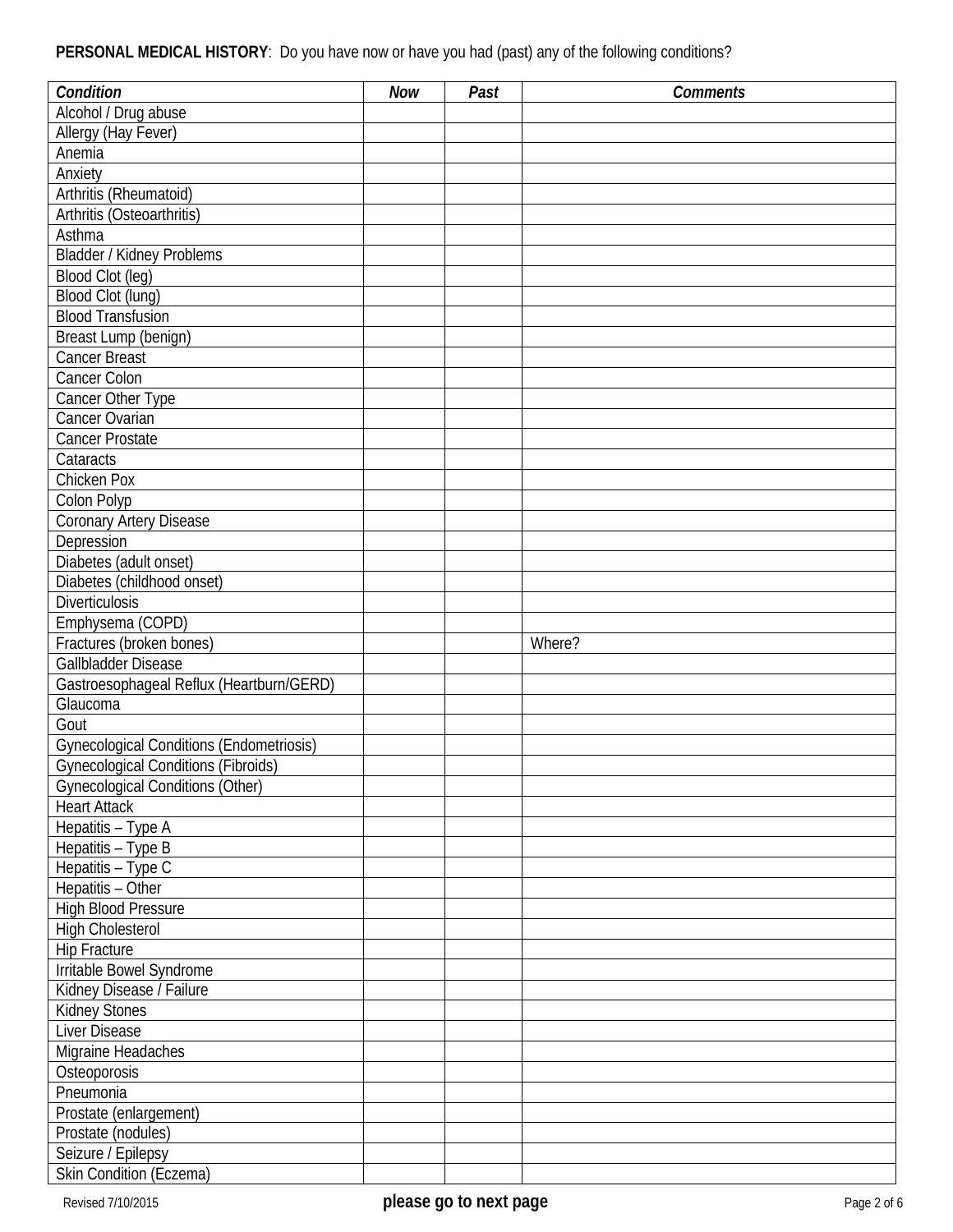## **Personal History continued**

| Condition                                   | <b>Now</b> | Past | <b>Comments</b> |
|---------------------------------------------|------------|------|-----------------|
| Skin Condition (Psoriasis)                  |            |      |                 |
| <b>Skin Condition (Abnormal Moles)</b>      |            |      |                 |
| Sleep Apnea                                 |            |      |                 |
| Stomach Ulcer                               |            |      |                 |
| <b>Stroke</b>                               |            |      |                 |
| Thyroid (Nodule)                            |            |      |                 |
| Thyroid High (Overactive) / Hyperthyroidism |            |      |                 |
| Thyroid Low (Underactive) / Hypothyroidism  |            |      |                 |
| Other (list)                                |            |      |                 |
| Other (list)                                |            |      |                 |

□ **Check box if you have no history of significant medical illnesses.** 

**SURGICAL & PROCEDURE HISTORY** – Please check off any procedure or surgeries. List any abnormal finding, details or complications under comments.

| <b>Surgical Procedure</b>                  | Code           | Yes | Year | <b>Comments</b>                                 |
|--------------------------------------------|----------------|-----|------|-------------------------------------------------|
| Abdominal surgery                          | HX0004         |     |      |                                                 |
| Angiogram (heart)                          | HX0541         |     |      |                                                 |
| Angiogram (vascular)                       | HX0503         |     |      |                                                 |
| Appendectomy (appendix removal)            | HX0023         |     |      |                                                 |
| Back surgery (lumbar)                      | HX0032         |     |      |                                                 |
| <b>Biopsy (location in comments)</b>       | HX0524         |     |      |                                                 |
| <b>Breast Biopsy</b>                       | HX0043         |     |      | Circle:<br>Right<br>Both<br>Left                |
| <b>Breast surgery</b>                      | HX0056         |     |      | Circle:<br>Right<br>Left<br><b>Both</b>         |
| Cataract surgery                           | HX0196         |     |      |                                                 |
| Colonoscopy                                | HX0095         |     |      |                                                 |
| Coronary Bypass                            | HX0526         |     |      |                                                 |
| <b>Coronary Stent</b>                      | HX0243         |     |      |                                                 |
| C-Section                                  |                |     |      |                                                 |
| Echocardiogram (heart)                     |                |     |      |                                                 |
| <b>EGD (Stomach Endoscopy)</b>             | HX0491         |     |      |                                                 |
| Gallbladder Removal                        | HX0349         |     |      | Circle:<br>Laparoscopic (HX0271)                |
| <b>Heart Surgery</b>                       |                |     |      |                                                 |
| (other than coronary bypass checked above) |                |     |      |                                                 |
| <b>Hip Surgery</b>                         | HX0224         |     |      | Circle:<br><b>Both</b><br>Right<br>Left         |
| Hysterectomy (partial, ovaries left)       |                |     |      | Circle:<br>Laparoscopic<br>Abdominal<br>Vaginal |
| Hysterectomy (total, including ovaries)    | HX0600         |     |      | Circle:<br>Vaginal<br>Abdominal<br>Laparoscopic |
| Knee Surgery                               | HX0261         |     |      | Circle:<br><b>Both</b><br>Right<br>Left         |
| LEEP (Cervix surgery)                      | HX0105         |     |      |                                                 |
| Neck (Spine) surgery                       | HX0554         |     |      |                                                 |
| <b>Ovary Removal</b>                       | HX0355         |     |      | Circle:<br><b>Both</b><br>Right<br>Left         |
| <b>Pulmonary Function Test</b>             | <b>INT0015</b> |     |      |                                                 |
| Sigmoidoscopy                              | HX0426         |     |      |                                                 |
| <b>Sinus Surgery</b>                       | HX0427         |     |      |                                                 |
| Stress Test (stress echo)                  | HX0433         |     |      |                                                 |
| Stress Test (thallium/perfusion)           | HX0294         |     |      |                                                 |
| Stress Test (treadmill)                    | HX0191         |     |      |                                                 |
| Tonsillectomy                              | HX00535        |     |      |                                                 |
| <b>Tubal ligation</b>                      | HX00536        |     |      |                                                 |
| Vasectomy                                  | HX0356         |     |      |                                                 |
| Other (list)                               |                |     |      |                                                 |

□ **Check box if you have never had any medical procedures or surgeries.**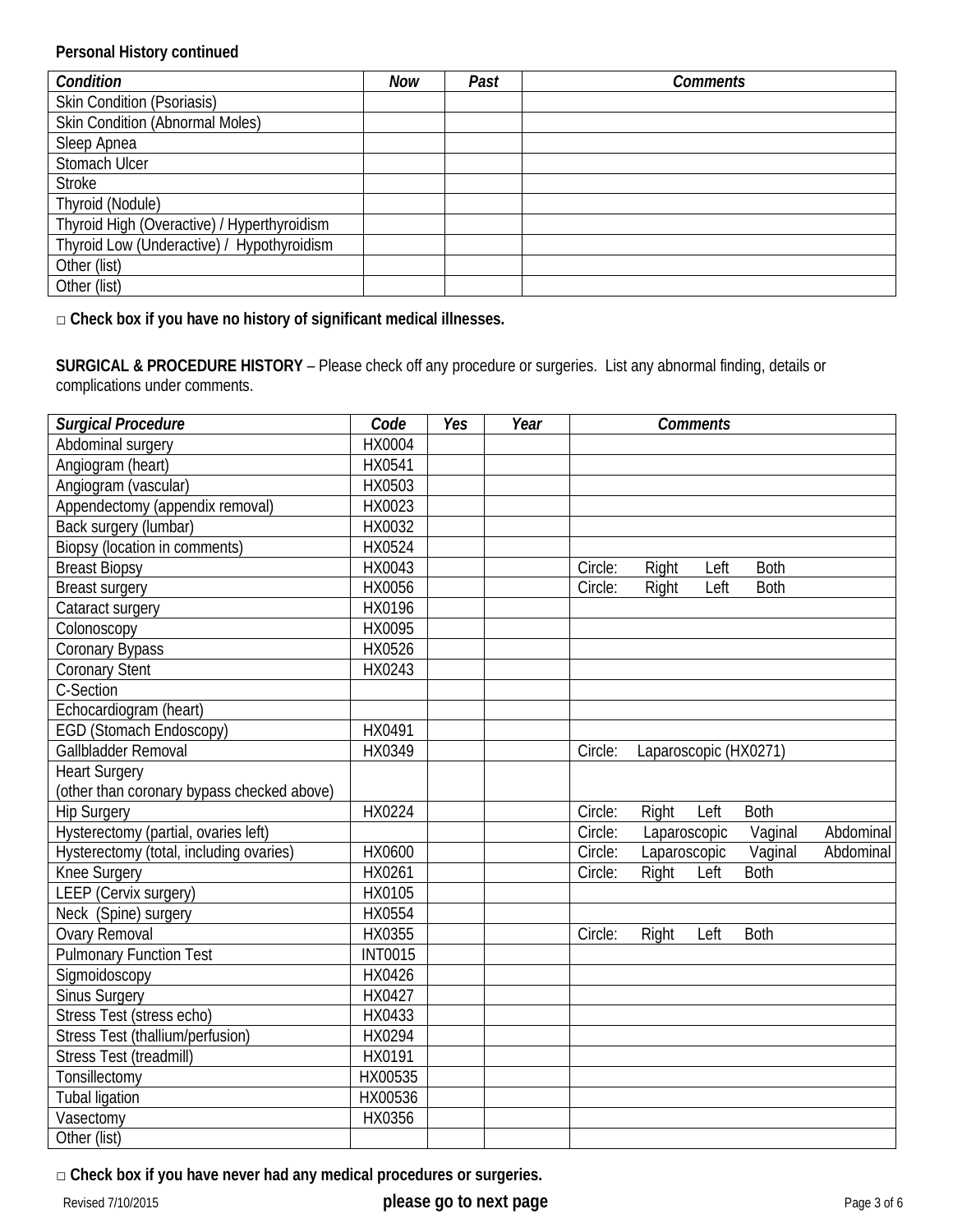## **FAMILY HISTORY**

# **FAMILY HISTORY Adopted? □ No □ Yes. If adopted and you do not know your family history skip the Family History section and continue to Health Issues on the next page.**

 Indicate which relative has had the following diseases (parents, brothers & sisters are the most important). Write in number of siblings in appropriate boxes.\* If some siblings are alive and some are deceased use the space to the right to explain further.

|                                                | Mother | Father | Sister(s) | Brother(s) | Mom's Mom | Mom's Dad | Dad's Mom | Dad's Dad |                                                           |                                                                            |
|------------------------------------------------|--------|--------|-----------|------------|-----------|-----------|-----------|-----------|-----------------------------------------------------------|----------------------------------------------------------------------------|
| Alive                                          |        |        |           |            |           |           |           |           |                                                           |                                                                            |
| Deceased                                       |        |        |           |            |           |           |           |           |                                                           |                                                                            |
| Age currently or at death                      |        |        |           |            |           |           |           |           |                                                           |                                                                            |
| <b>Diseases &amp; Conditions</b>               | Mother | Father | Sister(s) | Brother(s) | Mom's Mom | Mom's Dad | Dad's Mom | Dad's Dad | Other blood<br>relatives (list<br>relationship to<br>you) | List age(s) at diagnosis<br>if known and if this was the<br>cause of death |
| No significant history known                   |        |        |           |            |           |           |           |           |                                                           |                                                                            |
| Hypertension - high blood pressure             |        |        |           |            |           |           |           |           |                                                           |                                                                            |
| Hyperlipidemia - high cholesterol              |        |        |           |            |           |           |           |           |                                                           |                                                                            |
| Heart Attack, Angina                           |        |        |           |            |           |           |           |           |                                                           |                                                                            |
| (Coronary Artery Disease)                      |        |        |           |            |           |           |           |           |                                                           |                                                                            |
| Diabetes Type II (adult onset)                 |        |        |           |            |           |           |           |           |                                                           |                                                                            |
| Cancer, Breast                                 |        |        |           |            |           |           |           |           |                                                           |                                                                            |
| Cancer, Colon                                  |        |        |           |            |           |           |           |           |                                                           |                                                                            |
| Cancer, Prostate                               |        |        |           |            |           |           |           |           |                                                           |                                                                            |
| Osteoporosis                                   |        |        |           |            |           |           |           |           |                                                           |                                                                            |
| Depression                                     |        |        |           |            |           |           |           |           |                                                           |                                                                            |
| Alcoholism / Drug abuse                        |        |        |           |            |           |           |           |           |                                                           |                                                                            |
| <b>Alzheimers</b>                              |        |        |           |            |           |           |           |           |                                                           |                                                                            |
| Asthma                                         |        |        |           |            |           |           |           |           |                                                           |                                                                            |
| Autoimmune Disease                             |        |        |           |            |           |           |           |           |                                                           |                                                                            |
| <b>Bleeding or Clotting Disorder</b>           |        |        |           |            |           |           |           |           |                                                           |                                                                            |
| Cancer, Lung                                   |        |        |           |            |           |           |           |           |                                                           |                                                                            |
| Cancer, Ovarian                                |        |        |           |            |           |           |           |           |                                                           |                                                                            |
| Cancer, Other type<br>Colon Polyp              |        |        |           |            |           |           |           |           |                                                           |                                                                            |
| Diabetes Type I (childhood onset)              |        |        |           |            |           |           |           |           |                                                           |                                                                            |
|                                                |        |        |           |            |           |           |           |           |                                                           |                                                                            |
| Emphysema (COPD)<br>Genetic Disorder (explain) |        |        |           |            |           |           |           |           |                                                           |                                                                            |
| Glaucoma                                       |        |        |           |            |           |           |           |           |                                                           |                                                                            |
| Heart Disease (CHF)                            |        |        |           |            |           |           |           |           |                                                           |                                                                            |
| Heart Disease (Other)                          |        |        |           |            |           |           |           |           |                                                           |                                                                            |
| Hepatitis B or C                               |        |        |           |            |           |           |           |           |                                                           |                                                                            |
| <b>Hip Fracture</b>                            |        |        |           |            |           |           |           |           |                                                           |                                                                            |
| Hypothyroidism / Thyroid Disease               |        |        |           |            |           |           |           |           |                                                           |                                                                            |
| Kidney Disease                                 |        |        |           |            |           |           |           |           |                                                           |                                                                            |
| <b>Kidney Stones</b>                           |        |        |           |            |           |           |           |           |                                                           |                                                                            |
| Macular Degeneration                           |        |        |           |            |           |           |           |           |                                                           |                                                                            |
| Stroke                                         |        |        |           |            |           |           |           |           |                                                           |                                                                            |
| Sudden Cardiac Death                           |        |        |           |            |           |           |           |           |                                                           |                                                                            |
| Other (list)                                   |        |        |           |            |           |           |           |           |                                                           |                                                                            |
| Other (list)                                   |        |        |           |            |           |           |           |           |                                                           |                                                                            |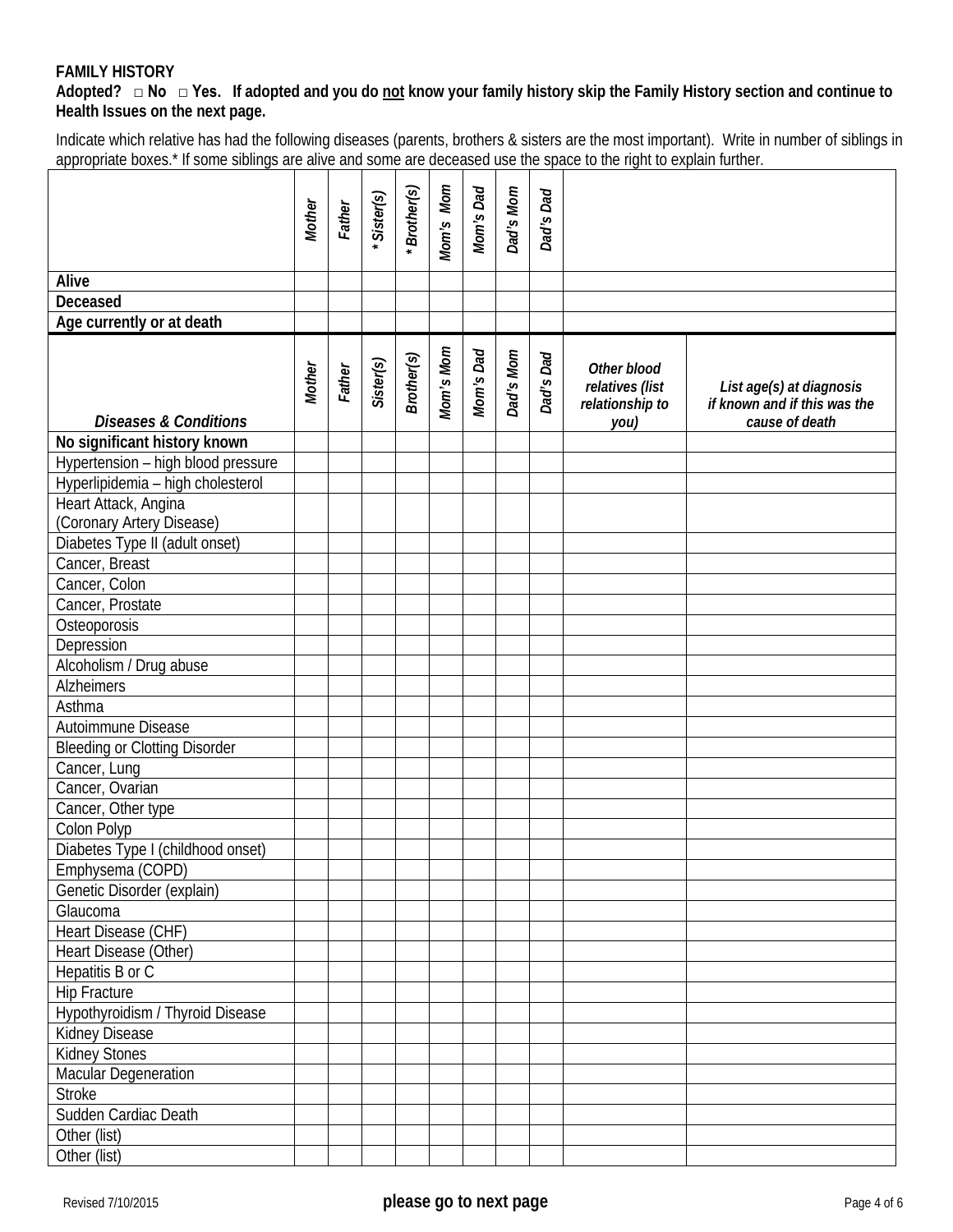| <b>HEALTH ISSUES:</b>                                                                                                                                  | <b>Sexual Activity:</b>                                                                                                                                      |  |  |
|--------------------------------------------------------------------------------------------------------------------------------------------------------|--------------------------------------------------------------------------------------------------------------------------------------------------------------|--|--|
| <b>Tobacco Use:</b><br>Smoke or smoked cigarettes/ pipe/ cigars (circle)?<br>$\Box$ Never $\Box$ Yes                                                   | Are you sexually involved: $\Box$ Not currently $\Box$ Never $\Box$ Yes<br>Sexual partner(s) is/are/have been/may be in future:<br>$\Box$ male $\Box$ female |  |  |
| Exposure to second hand smoke?<br>$\Box$ No<br>$\Box$ Yes                                                                                              | Birth control method or STD prevention (check all that apply):                                                                                               |  |  |
| (If never used any tobacco can skip to Alcohol Use section below)                                                                                      | $\Box$ None needed $\Box$ Condom $\Box$ Pill $\Box$ IUD $\Box$ Patch $\Box$ Ring<br>$\Box$ Diaphragm $\Box$ Vasectomy $\Box$ Tubal ligation                  |  |  |
| Current smoker: Packs/day: ________ # of years: ________                                                                                               | $\Box$ Other method                                                                                                                                          |  |  |
| Former smoker: Quit date: _________                                                                                                                    |                                                                                                                                                              |  |  |
| Approximately how many packs/day did you smoke? _______                                                                                                | Other (ADL):                                                                                                                                                 |  |  |
| How many years did you smoke? _________                                                                                                                | <b>Military Service?</b><br>$\Box$ Yes<br>$\Box$ No<br><b>Blood Transfusion?</b><br>$\Box$ Yes<br>$\Box$ No                                                  |  |  |
| Other tobacco? (circle) Snuff or Chew                                                                                                                  | Exposure to toxic chemicals at work?<br>$\Box$ No $\Box$ Yes                                                                                                 |  |  |
| $\Box$ Yes                                                                                                                                             | Exposure to toxic chemicals doing hobbies?<br>$\Box$ Yes<br>$\Box$ No                                                                                        |  |  |
|                                                                                                                                                        | Diet:                                                                                                                                                        |  |  |
| $\Box$ No<br>Are you ready to quit?<br>$\Box$ Yes                                                                                                      | Do you follow a special diet?<br>$\Box$ No $\Box$ Yes                                                                                                        |  |  |
| <b>Alcohol Use:</b>                                                                                                                                    | vegetarian, vegan, gluten free, other ________________                                                                                                       |  |  |
| $\Box$ No $\Box$ Yes<br>Do you drink alcohol?                                                                                                          | Exercise: Do you exercise regularly?<br>$\Box$ Yes $\Box$ No                                                                                                 |  |  |
| # of drinks/week: _____________ □ Beer □ Wine □ Liquor<br>How many times in a year have you had >3 drinks (for women)<br>>4 drinks (for men) in a day? |                                                                                                                                                              |  |  |
| Drug Use:                                                                                                                                              | How long (minutes)? _________________ How often? _______________                                                                                             |  |  |
| Have you ever used recreational drugs?<br>$\Box$ No $\Box$ Yes                                                                                         | Do you use a helmet for recreational activities?<br>(e.g. bike, skateboard, ski) $\Box$ Not applicable $\Box$ Yes $\Box$ No                                  |  |  |
|                                                                                                                                                        |                                                                                                                                                              |  |  |
|                                                                                                                                                        | Do you use seatbelts consistently?<br>$\Box$ Yes $\Box$ No                                                                                                   |  |  |
|                                                                                                                                                        | In the past 2 weeks: Have you been feeling down, depressed or<br>hopeless?<br>$\Box$ No $\Box$ Yes                                                           |  |  |
| Please continue to next column on right                                                                                                                | Do you have little interest or pleasure in doing things? $\Box$ No $\Box$ Yes                                                                                |  |  |
| SAFETY:<br>Does your home have a working smoke detector?                                                                                               | $\Box$ Yes $\Box$ No                                                                                                                                         |  |  |
| Do you have guns in your home?                                                                                                                         | $\Box$ No $\Box$ Yes                                                                                                                                         |  |  |
| If yes, are they locked up & ammo stored separately?                                                                                                   | $\Box$ Yes $\Box$ No                                                                                                                                         |  |  |
| Have you or any family members ever been hurt, insulted, threatened or screamed at?                                                                    | $\Box$ No $\Box$ Yes                                                                                                                                         |  |  |
| <b>SOCIAL DOCUMENTATION:</b>                                                                                                                           |                                                                                                                                                              |  |  |
|                                                                                                                                                        |                                                                                                                                                              |  |  |
|                                                                                                                                                        |                                                                                                                                                              |  |  |
|                                                                                                                                                        |                                                                                                                                                              |  |  |
| Please list your interests, hobbies, group involvement, volunteer work, and/or travel outside of country in the past 6 months:                         |                                                                                                                                                              |  |  |
|                                                                                                                                                        |                                                                                                                                                              |  |  |
|                                                                                                                                                        | ,我们也不会有什么。""我们的人,我们也不会有什么?""我们的人,我们也不会有什么?""我们的人,我们也不会有什么?""我们的人,我们也不会有什么?""我们的人                                                                             |  |  |